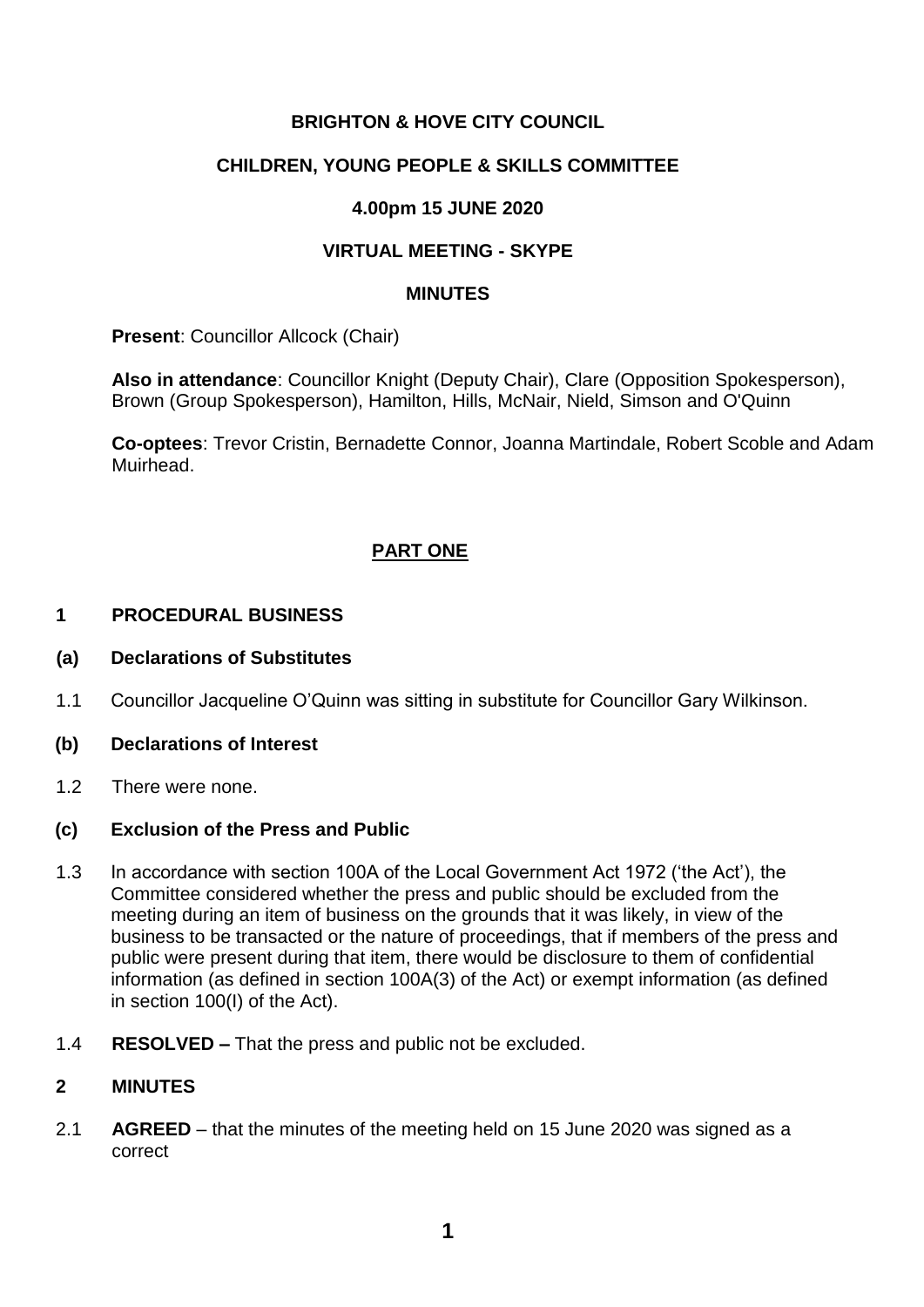#### **3 CHAIR'S COMMUNICATIONS**

3.1 The Chair gave the following communication:

"There is much talk currently about the move to recovery and renewal work around the pandemic, which is vital work, however I just want to pause and give continued thanks to the many teams and services continuing to provide urgent support for children, young people and their families in response to COVID19. We need to balance the discussions working out what the new normal is with acknowledging many are still in the crisis phase.

One area of work that has been continuing all through this time has been the childcare offer in the city to the children of keyworkers and those deemed vulnerable including those with SEND. I have been proud of the city's response on this. As we now move towards a wider opening / reopening of settings I know the education and childcare leaders in the city will continue to deliver a safety first approach alongside caring and educating our children to a very high degree.

#### Update on wider opening of schools and nurseries

When the government announced in May the ask for education and childcare settings to start planning for wider reopening for some specific year groups, we worked with schools, unions and local authority teams to look at how that might best be managed locally. We also developed a generic risk assessment for private and voluntary early years providers to support their decision making. Part of this work has been to acknowledge that all schools and settings are different, in terms of size, staffing levels etc and therefore the response needed from each will be different. However I have been proud of the safety first approach all partners have taken to the wider opening of schools and early years settings, this has been a unifying element.

We liaised closely with our colleagues in public health to ascertain their view on whether there was sufficient reassurance locally to go ahead. Earlier in June we felt we needed further reassurance around the track and trace programme, as it was such early days. We were also mindful of the high footfall seen in the city during the good weather of late May and early June.

During that time much work was underway between schools, our health and safety team, the unions and others to continue to make the necessary plans for wider opening. That work didn't stop.

Further to discussions held earlier last week, we reached a position where we felt there was sufficient reassurance that the necessary measures were now in place, especially around Track and Trace, to mitigate risks. Measures for managing for potential outbreaks had become much clearer since earlier in June. We therefore released a statement last Wednesday to confirm that schools and council nurseries should start wider opening from Monday 15th June.

Pupils in the priority age groups (nursery, reception, year 1 and year 6 for Infant and Primary and Years 10 and 12 for secondary) are expected to return in a gradual way from today with numbers varying from school to school. Many early years settings are already open with more planning to open this week. These are in addition to the key worker and vulnerable pupils including those with SEND already attending. Individual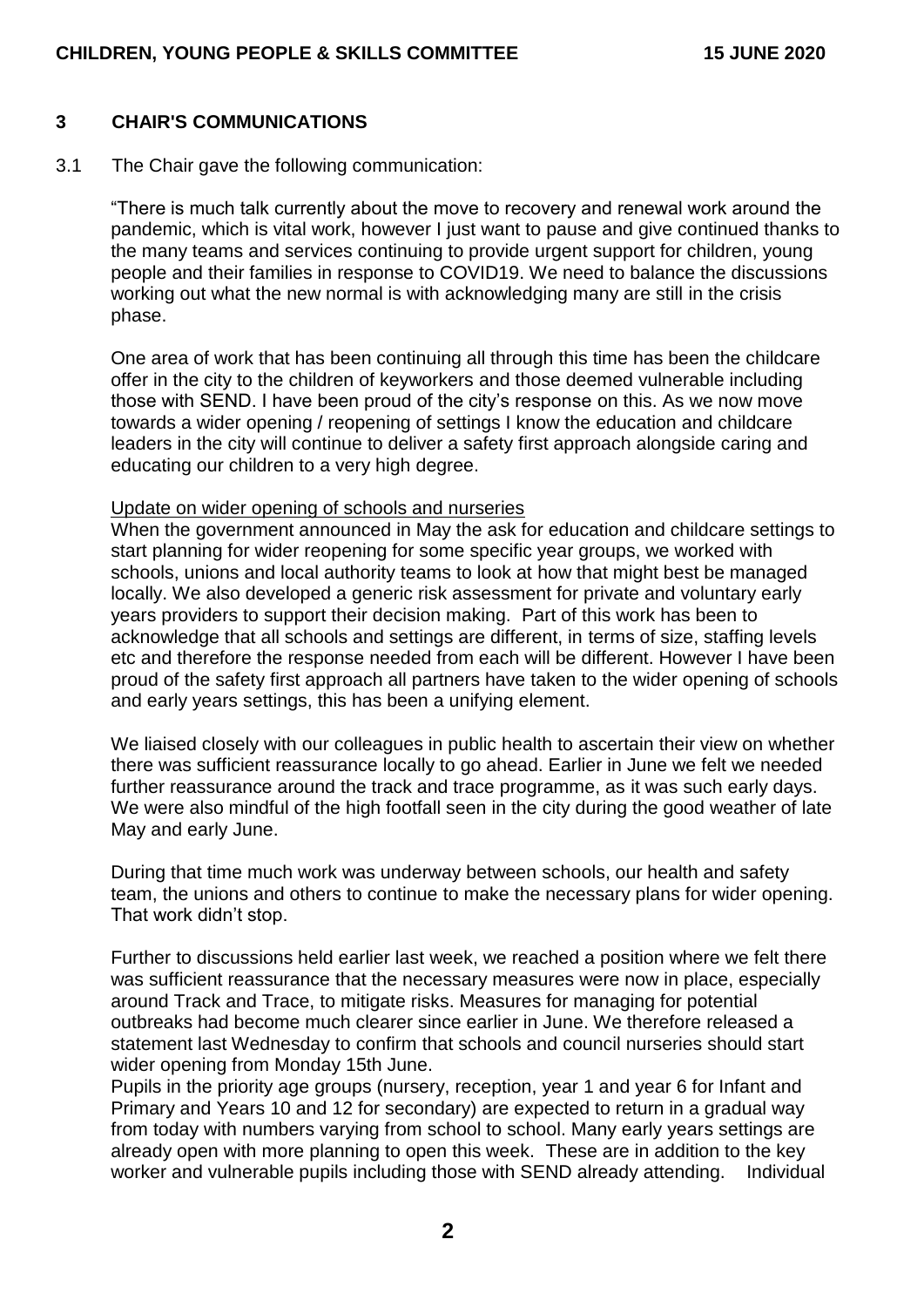school and nursery risk assessments will inform how best to manage this based on Government guidance. Control measures are also in place in case of outbreaks, which will be managed working with the Public Health England Health Protection team for Sussex and Surrey.

I give my thanks to those early years setting who have also remained open during this time and recognise the important work they have done to support our youngest children in the city.

### Update on the work that has taken place since lockdown / last CYPS committee and a thank you to staff

Since our last CYPS Committee meeting in early March and since full lockdown started later that month, I've been immensely proud and impressed with the effort that teams and individuals across the city have made to support children, young people and their families to navigate and mitigate the impact the pandemic has had on them. People have been going above and beyond in their efforts to support families. This work has included:

- Supporting an increasing number of keyworker children and those who are vulnerable getting in to school during lockdown. We now regularly have over 1500 children in our schools daily and of course that number will now be rising further from today
- 95% of our schools have remained open during this time, including over bank holidays and what would have been school holidays
- Around a third of early years providers including all council nurseries also remained open and we've seen on average 300 children a day attend those settings
- Children with a social worker have continued to receive timely visits from their social workers or other professionals supporting them, some virtually and some face to face where necessary. Social workers have also made sure that their assessments are being completed in a timely way and that Initial Child Protection Conferences are happening on time to safeguard children. Foster carers and the fostering service have also made sure that children in our care are being offered stability in terms of their placements, supported by Brighton and Hove's Virtual School.
- In our children's centre food bank, since 16th April we have delivered 1123 emergency food parcels. Last week food parcels were given to 161 households across the city. The number before Covid was usually around 30-40 per week. 31% of the families are from the most deprived IDACI decile and 66% are from the three most deprived deciles.
- In May an average of 3800 meals were provided in our schools a week, to feed staff and pupils who have been attending the childcare offer.
- We are seeing an upward trend in those eligible for free schools meals and the team have been proactively contacting families who may now be eligible.
- The close liaison we've been able have with PaCC and Amaze has helped us best support SEND children and young people in the city and their families, including the invaluable insight of families experiences provided by their recent parent/carer survey
- The impressive work undertaken by Adam Muirhead and colleagues to get a clear communication out early on about the range of online youth work available to young people
- Our ethnic minority achievement service (EMAS) has continued to work well supporting BAME families in the city including support to access free school meals, translation of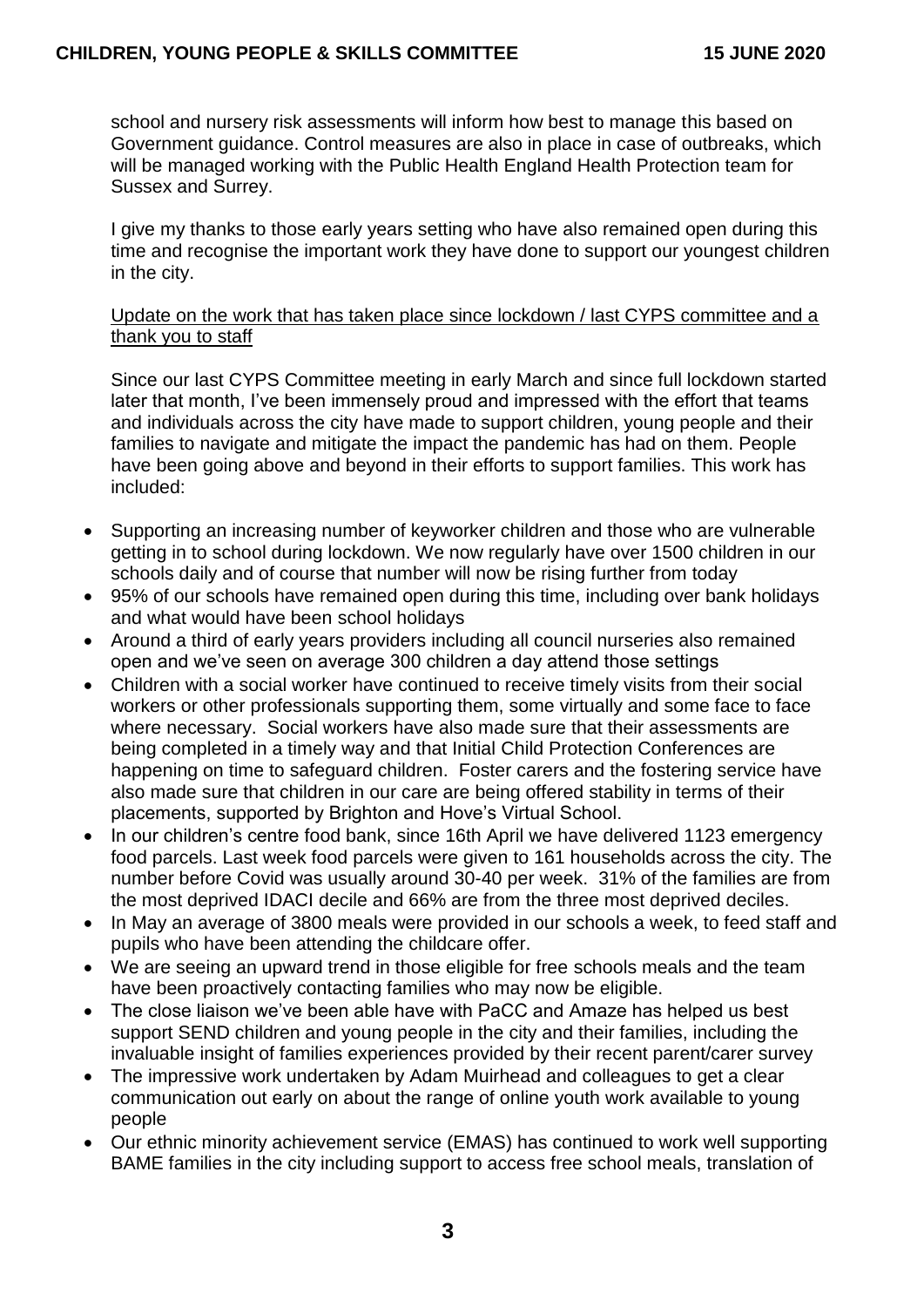key COVID19 items, support to access home learning from school, delivery of the home school liaison offer and conducting a thorough survey with families to explore the impact of the virus on particular BAME families and their decisions about their children turning to school.

- Over 30,000 children have been accessing home learning support from their schools and from national offers such as BBC
- PPE have been provided to teams and partners throughout this period when needed, and starter packs of PPE have been offered to all schools and childcare settings to help with their wider opening plans.
- Members of the BHISS team have been supporting parents and carers through regular phone calls, emails and virtual learning platforms. The team has worked alongside parents to problem solve ways to help their child's learning at home and has provided resources, activities, links to websites and ideas. They have also placed emphasis in their conversations with families on the importance of wellbeing and held a variety of parent and carer workshops and virtual coffee mornings focussed on Supporting mental health, Anxiety and Low mood with families having daily access to the Schools Wellbeing Service consultation line should they need additional support.
- The SEN team has been continuing their work virtually so that parents and carers remain able to apply for an Education, Health and Care (EHC) Needs Assessment. With the co-production element of EHC Plans being undertaken virtually either through phone conversations or Skype.
- The Specialist Community Disability Service continue to work with families to identify creative and flexible ways to use their Direct Payments differently such as buying equipment and software to enable easier access to IT.
- Our PSHE team have gathered and produced resources that support schools to reintegrate children into schools putting their wellbeing at the heart of planning
- Services to support schools have continued and adapted so for example there is now an enhanced wellbeing offer for heads. Governor services have run networks, training and meetings so that Governance can continue to be highly effective

Of course, there is still more to do and as we move in to our recovery and renewal phase of this work we mustn't lose sight of those in our communities who have suffered more during the pandemic. We need particular focus to be made on those from BAME communities and those who are disadvantaged. This pandemic has shown us that it is of even more importance to look to address the gaps we see in our communities and to better support and work with those who were already at a significant disadvantage when this began.

And in all of this, much of the city's business as usual has had to continue and I've been so impressed with our teams abilities to maintain that work whilst responding to Covid 19 effectively."

# **4 CALL OVER**

- 4.1 The following items were called:
	- 8. Home to School Transport: Response to the Recommendations from the Independent Review Report.
	- 9. Statutory Relationships, sex and health education.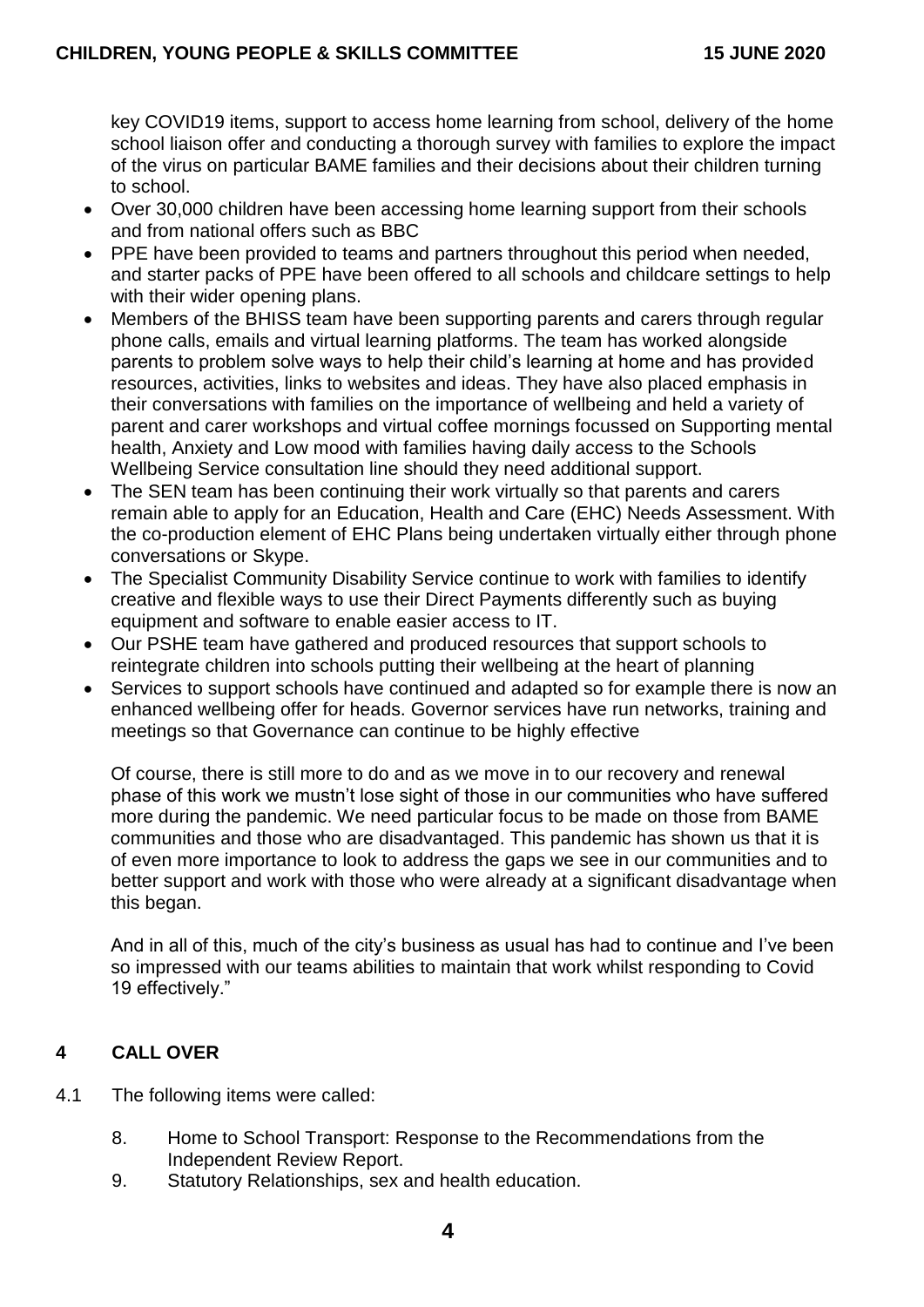- 10. Special Educational Needs and Disability (SEND) Strategy 2020 2025: draft for consultation.
- 4.2 The following item was not called, as a result the recommendations in the report were agreed:
	- 11. Adult Community Learning.

### **5 PUBLIC INVOLVEMENT**

5.1 There was no public involvement.

### **6 MEMBER INVOLVEMENT**

**(a) Written Questions**

### **(i) Youth Services**

- 6.1 Councillor Hannah Clare put the following question:
	- "1. Could the Chair provide an update on the youth services consultation that was launched in May including:
	- How many responses have so far been received?
	- Where in the city the young people who have responded are based?
	- 2. How have our city's youth services adapted under Covid-19?"
- 6.3 The Chair provided the following reply:
	- "1.a.The Youth Review online consultation was launched on 15th May and will close on 28th June. On 3rd June there had been 199 responses.
	- 1.b. Of the 199 responses, 22 of the responses did not indicate the area the respondents lived and 8 young people that completed the questionnaire lived outside of the city. The rest of the responses from young people came from:

East - 8 Central - 102 West - 44 North  $-15$ 

The survey has been widely publicised via youth providers and our Communication's team. There is a plan to publicise it further, particularly to those areas where there have been low returns to date.

2. Youth providers have adapted well during Covid-19; they transferred promptly to online services (including an online youth club with break out rooms using Zoom) and an individual telephone support, particular for the most vulnerable young people. The various services can be found in their service offer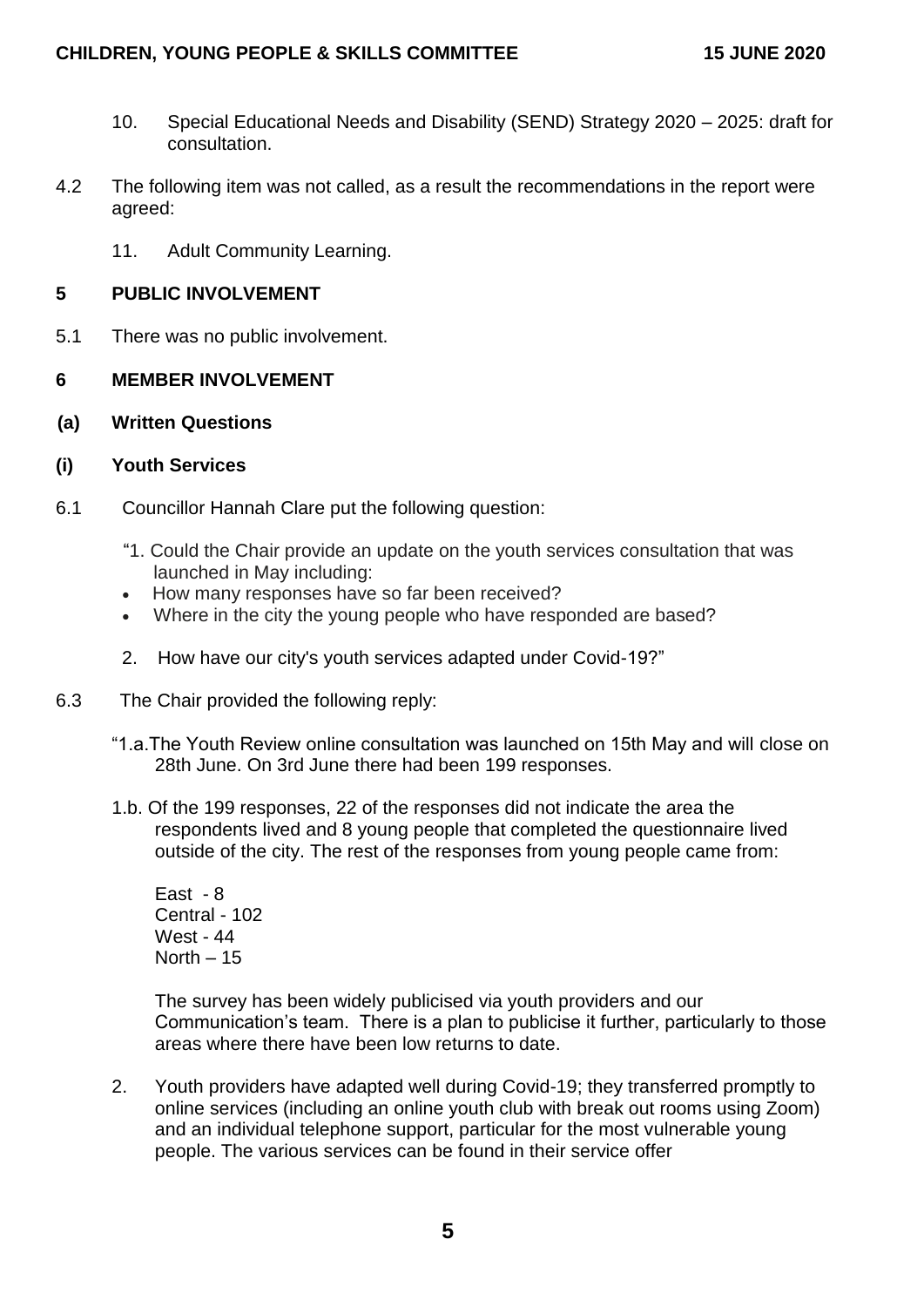[\(https://new.brighton-hove.gov.uk/directory-youth-services\)](https://eur01.safelinks.protection.outlook.com/?url=https%3A%2F%2Fnew.brighton-hove.gov.uk%2Fdirectory-youth-services&data=02%7C01%7Cadammuirhead%40trustdevcom.org.uk%7C5212c4302a7c456bdbba08d7dba469ac%7Cc6eab44a4fa04dfc9a423c01a606d86d%7C0%7C0%7C637219371512077532&sdata=9syOdS73ZvBE3i7SttnvCN0ITymEiqU7w1x539yhe9s%3D&reserved=0) which was developed and publicised soon after the initial lockdown.

Youth providers in our city asked to be designated as essential key workers to enable them to respond to reports of young people meeting in groups. This was agreed and detached youth work restarted in the city on 18th May. This is helpful as there have been reports of anti-social behaviour criminal behaviour from some groups, although it must be noted that this ASB is not exclusively linked to young people.

6.4 Councillor Clare provided the following supplementary question:

"Was there a risk of this happening locally?"

6.5 The chair noted that funding had been to increase youth service across the city. It was noted that the Chair was not aware of any existing youth provision that was threatened.

#### **(ii) Nursery Services**

6.6 Councillor Sarah Nield gave the following question:

"Given that the loss of nursery places would have far-reaching consequences both for local families and for the economic recovery of Brighton and Hove, how well are our nurseries managing to weather the Covid-19 storm, and what is this council doing to help them?"

6.7 The Chair gave the following response:

"This has been a very difficult time for nurseries across the city. I want to thank all the nurseries that remained open throughout the lockdown to care for children of critical workers and those who are vulnerable.

Around two thirds of nurseries and most childminders closed after lockdown. All Council nurseries remained open. Those nurseries that closed are now starting to reopen for more children. On Thursday 4 June 74 out of 108 group settings and 30 out of 109 childminders were open. [Will be updated for next Thursday]. Some were waiting for the council's advice on schools reopening before doing so.

Unfortunately, two settings have closed permanently because they are no longer financially sustainable; they had low numbers of children prior to the pandemic but lockdown prevented recovery. A third setting had planned to close at the end of the summer term (prior to coronavirus) but will not now reopen.

We have continued to pay early years free entitlement funding for the summer term for children at their setting, including for those who would have attended were it not for coronavirus, Nurseries have been given 100% relief on their rates and can apply to the council's discretionary businesses support fund which has just opened. nurseries have also been able to access the Job Retention Scheme.

I wrote to the secretary of state for education regarding the limitations of the coronavirus job retention scheme for nurseries. This included the fact that Brighton & Hove's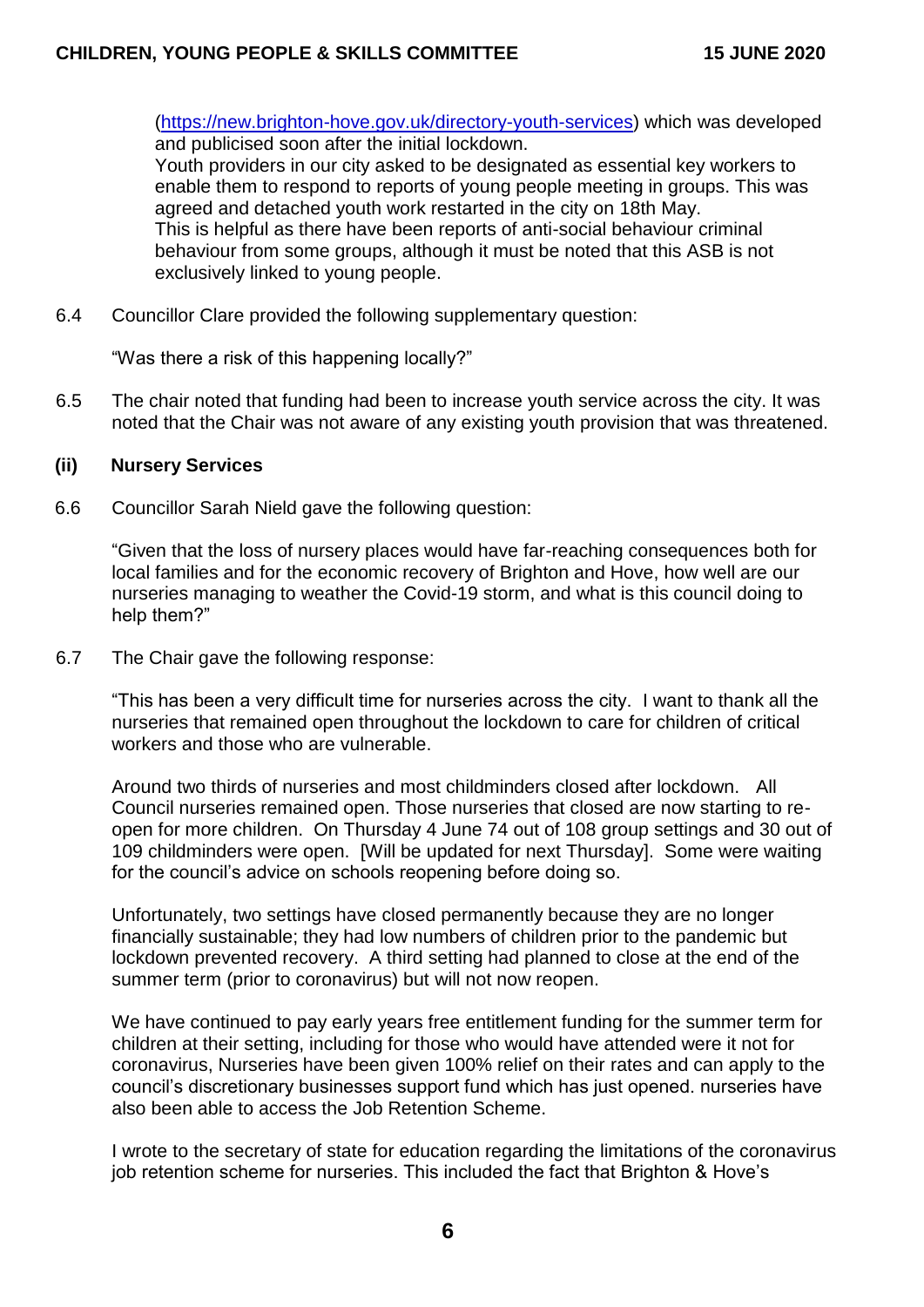ongoing low funding rate for EYFE will have an even greater impact on providers during lockdown as they make up for this shortfall with parental fees, which have been very low or non-existent during lockdown.

We have been providing daily updates to all childcare providers in order to give them information on the wide range of financial support from the government, and answering questions regarding this from individual providers.

Our early years development team has been in regular contact with providers with resources and targeted individual support for ongoing operation and reopening. We have shared a significant amount of information on support and resources through our [Early Years and Childcare Facebook pages](https://www.facebook.com/Earlyyearsandchildcare) which has nearly 1,400 followers (around five posts per day).

I recognise that nurseries face continuing challenges when they reopen because of the measures they need to take to keep children safe. There are also likely to be less children attending because their parents want to keep them at home or have lost their iobs.

### **(iii) Covid 19 Briefings**

- 6.9 Councillor Elaine Hills provided the following questions:
	- "1. In our members' Covid briefings, we were told the number of referrals to Front Door for Families has dropped. Is this still the case, and how are referrals going generally?
	- 2. Lockdown is difficult for parents and carers of children with SEN needs, as well as the children and young people themselves. What extra support have they had since nurseries, schools and colleges closed?
	- 3. Could you explain to the committee why only elected councillors but not coopted members of the CYPS committee were invited to recent Covid-19 update meetings?"
- 6.10 The Chair gave the following responses:
	- "**1 -** Our initial contacts into the Front Door for Families dropped by 14% in the first 4 weeks of lockdown. However, in the past 4 weeks they have risen to 95% of that we would expect at this time of year.

Following lockdown there was an initially a significant reduction in the number contacts that became referrals into children's social work. In the first 4 weeks referrals dropped to 45% of the usual level. Over the last 6 weeks referrals for a social work assessment have picked up and in the 4 weeks to the end of May the rate has increased to 63% of the rate we had prior to the lockdown.

What these figures suggest is that while initial contacts have not significantly reduced the contacts are not reporting harm or risk that require social work interventions. This is something that is being closely monitored and we anticipate that as more children return to school, referrals for social work assessment will increase.

Whilst we are not yet at the level of referrals into social work we would expect at this time of year, the numbers are slowly increasing. This increase in part may be as a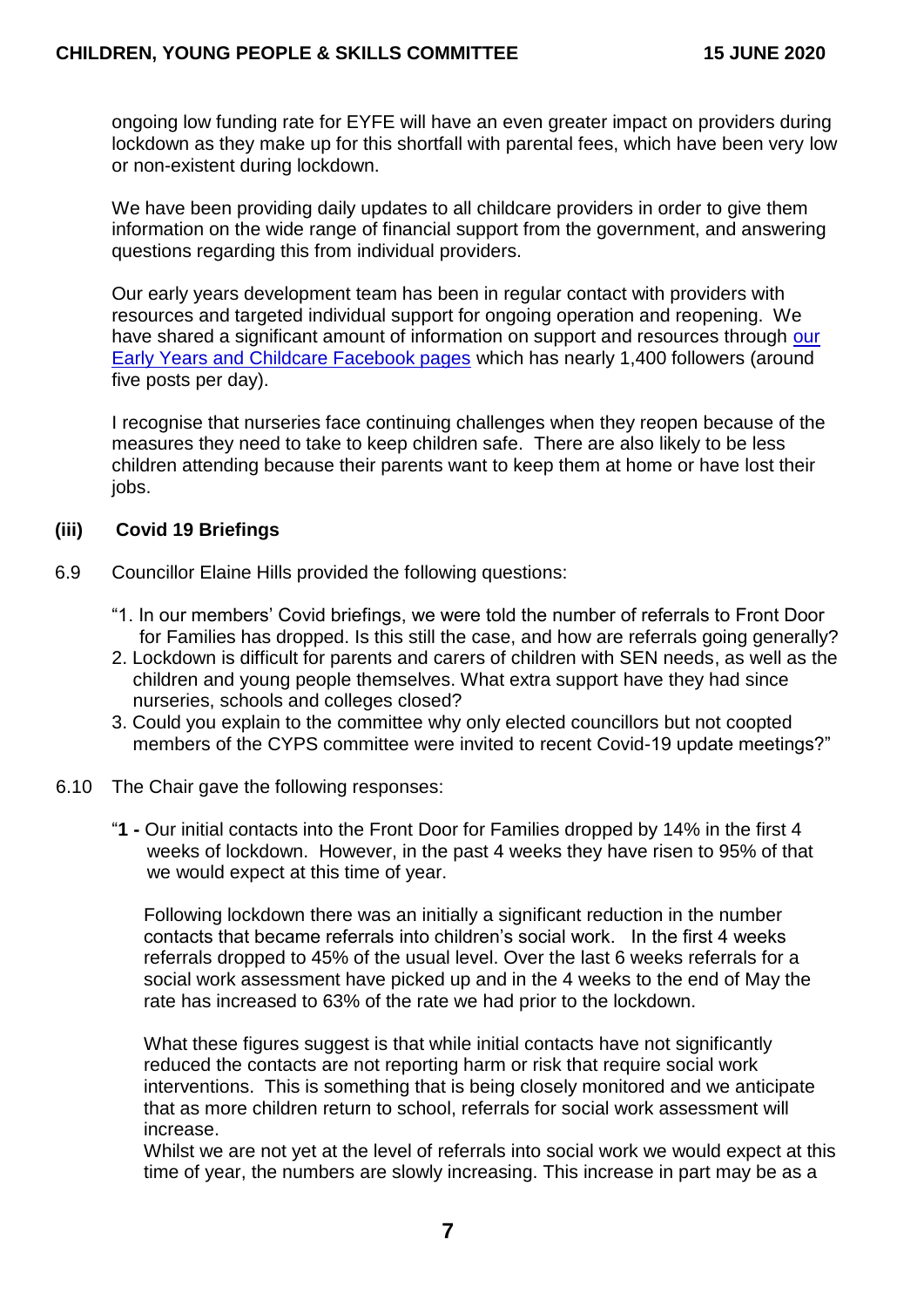result of the Brighton and Hove Safeguarding Children Partnerships. *See Something Say Something* campaign. This is encouraging the local community to report concerns about children and this appears anecdotally to be having an effect on contacts to our service, with the increased contact happening after the launch.

*Front Door For Families* is working well with our key partners Police and Health to operate as near to normal as possible. We have a very small number of Social Care staff, Police and Health in the office with everyone else remote working from home. While we have had a reduction in referrals from schools and health we have seen no reduction in referrals from the police.

What is clear is that when we are contacting families they are in need of people to talk to and offload (due to their limited social contacts), so enquiries and conversations can take longer as staff take on elements of emotional support for families at this difficult time.

**2 -** We recognise and understand the particular challenges faced by parents and carers of children and young people with special educational needs in these unusual times. In order to help these families, the council has continued to work closely with PaCC and Amaze and implemented a wide range of support measures.

Throughout this difficult period, it has been important that parents and carers have a voice. Amaze undertook a parent/carer survey that asked the local SEND community about their experiences of COVID-19. The outcome of the survey was cascaded by officers to all Headteachers and SENCos to help inform their thinking when deciding upon how best to support their children and young people with SEN when learning at home or in school. The outcome of the survey was also discussed at a Secondary Heads phase meeting led by representatives from the parent groups.

Officers have also worked with PaCC and Amaze on designing the 'individual pupil risk assessment' tool for schools to use with their pupils who have an Education Health and Care plan. PaCC also authored a slide on 'communicating with families' for the recent Head and SENCo workshops on SEND and Covid-19, which was well received by the participants. Senior officers have also worked with PaCC and Amaze in dealing with more practical matters such as providing a letter for parents and carers to gain access to the early morning slots at supermarkets and providing answers to the Frequently Asked Questions on the Amaze website.

At the beginning of lock-down the Special Educational Needs team, Brighton & Hove City Council's Inclusion Support Service (BHISS) and the Specialist Community Disability Service worked together to identify our most vulnerable families. SEN caseworkers and our specialist Social Workers contacted all of these families by phone to check that they had the support they required.

Brighton & Hove City Council's Inclusion Support Service (BHISS) have also been using Educational Psychologists, SEND Specialist teachers, Primary Mental Health Workers, SEMH and Early Years Practitioners and Family Support Workers to skilfully apply learning and psychological theories to support these families through this challenging time.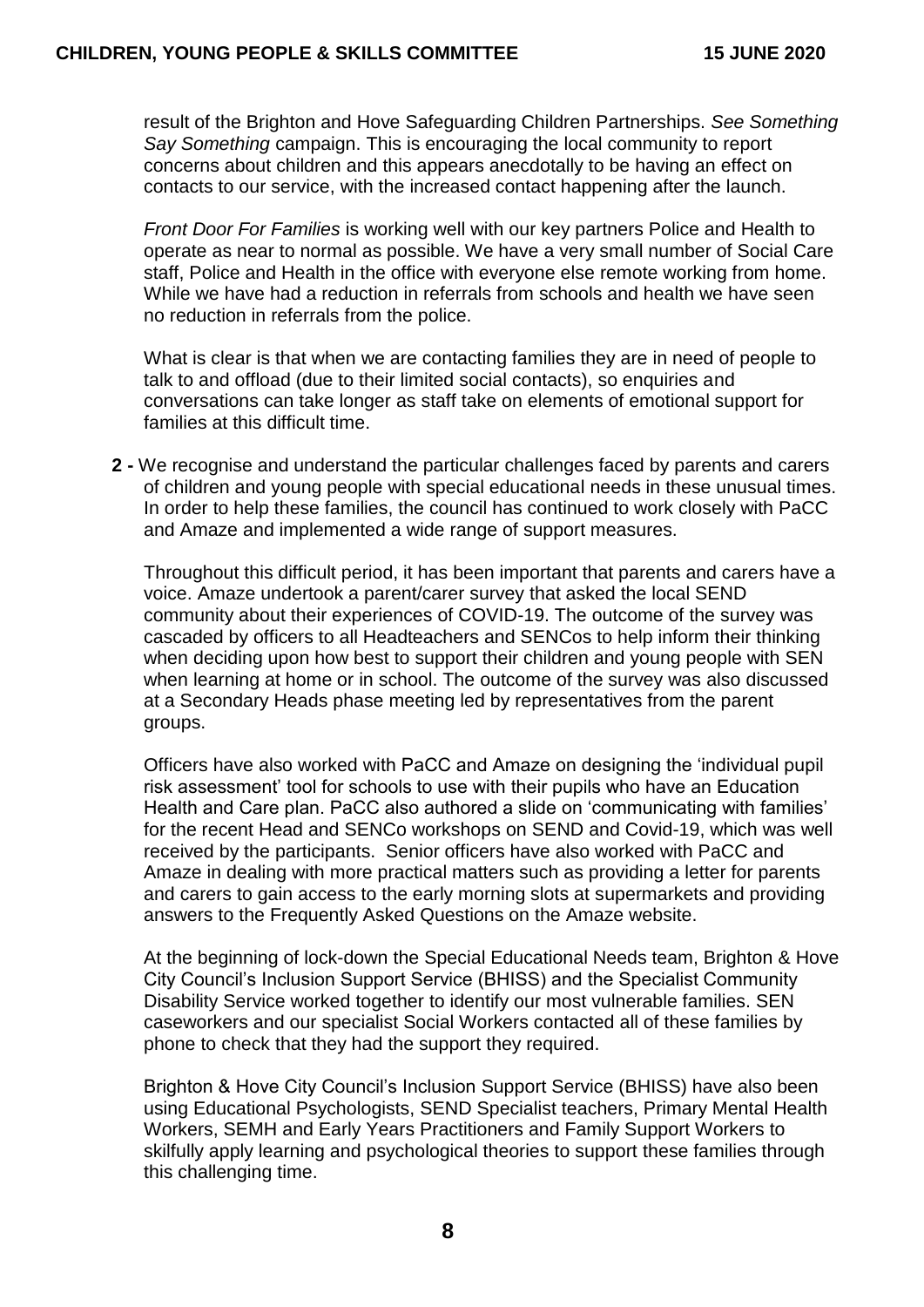Members of the BHISS team are supporting parents/carers of children and young people known to the service through regular phone calls, emails and virtual learning platforms. The team have worked alongside parents to problem solve ways to help their child's learning at home and have provided resources, activities, links to websites and ideas. For example, the Sensory Team has been providing support for children and families with the use of braille through WhatsApp and Facetime

The BHISS team have also placed emphasis in their conversations with families on the importance of wellbeing as part of home education. The service has held a variety of parent/ carer workshops and virtual coffee mornings that have focussed on specific areas of need such as:

-Supporting mental health - delivered by Emotional & Mental Health -Practitioner trainees

-Anxiety

-Low mood - exploring the link between low-mood and life events

-Supporting a healthy approach to sleep

The school's wellbeing service consultation line has also been open to all parents/ carers daily and their contact details are published through the Council's local offer website and through PaCC and Amaze's media platforms.

Looking to the future the BHISS team are helping families to support their child's transition from home back to school, between year groups and between schools. For example, the Autism and Language team have emailed parents of Y6's to offer a video training session to help support them in preparing their child for their transition from Y6 into secondary school. The BHISS Early Years team are also supporting families with transition arrangements for children starting school in September through providing advice, strategies and resources e.g. visual timetables and photo books.

The SEN team have been continuing their work virtually so that parents and carers remain able to apply for an Education, Health and Care (EHC) Needs Assessment. Through using a range of IT platforms and software, professionals are also able to work with families to provide advice towards EHC needs assessments. Where possible, the co-production of EHC Plans with parents/ carers is being undertaken virtually either through phone conversations or through Skype.

Although we recognise schools may need to postpone annual review meetings that are due to take place in the summer term, officers are happy to support schools holding a review through virtual meetings by telephone or video.

Social workers from the Specialist Community Disability Service (SCDS) continue to maintain all of their statutory visits and reviews through contacting families by phone or video platforms. Through their conversations with families, social workers are also providing any useful updates on services and checking that parents/carers have enough support. The SCDS is also working with families to identify creative and flexible ways to use their Direct Payments differently such as buying equipment and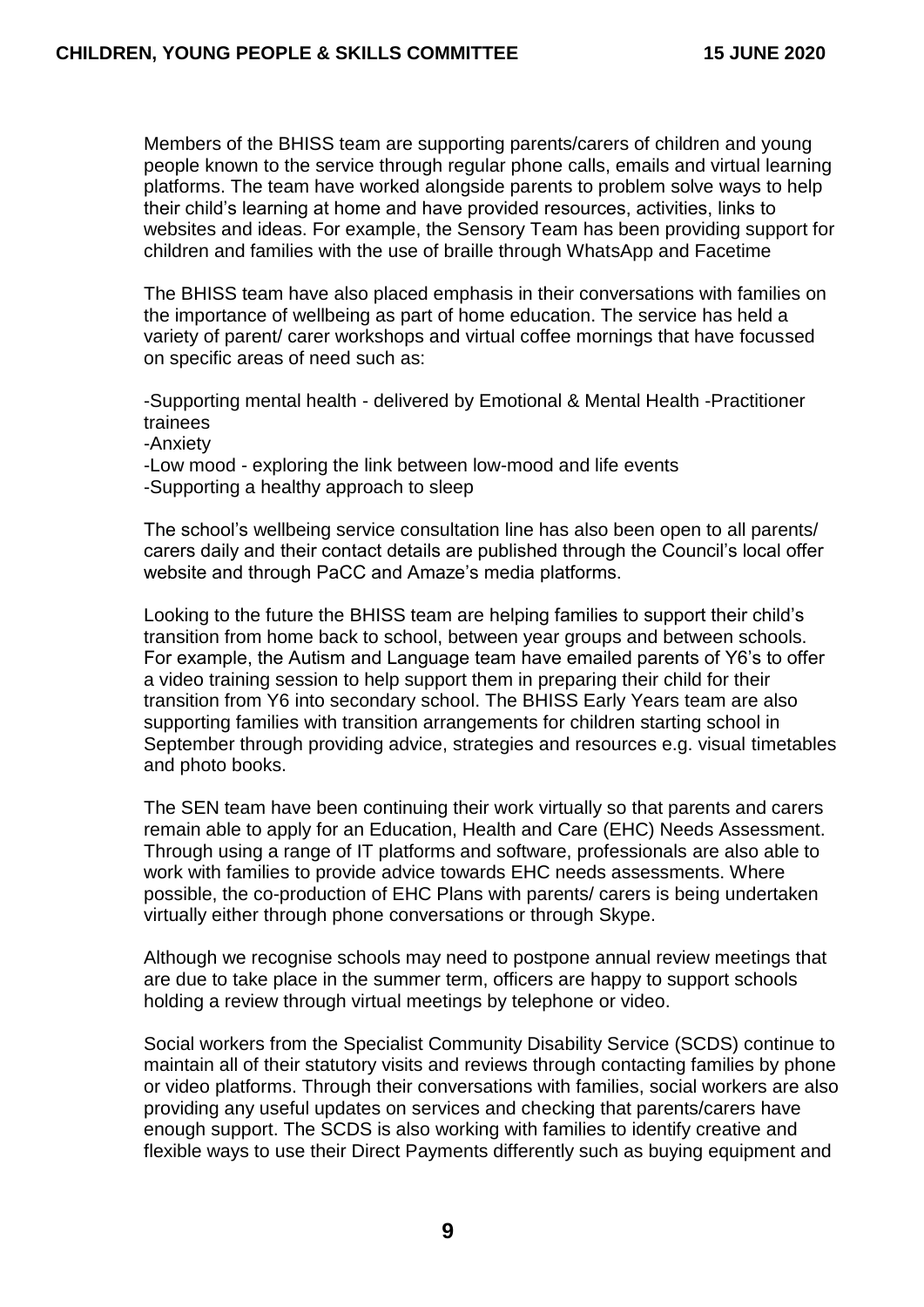software to enable easier access to IT. Respite packages at Drove Road have been continuing as usual; on-the-whole, this has also been the case for Tudor House.

As you can hear there is a great deal going on to support those parents and carers of children and young people with SEN. Further information on the range of provision, services and support available for families during the Covid19 pandemic can be found on the Brighton and Hove Local Offer website link: [https://new.brighton-hove.gov.uk/special-educational-needs-and-disabilities/sen](https://new.brighton-hove.gov.uk/special-educational-needs-and-disabilities/sen-interim-working-arrangements-support-families)[interim-working-arrangements-support-families](https://new.brighton-hove.gov.uk/special-educational-needs-and-disabilities/sen-interim-working-arrangements-support-families)

**3 -** When it became obvious in late March that that 'business as usual' was likely to be disrupted for some time I talked with officers about how we can ensure that elected Member's were still able to be updated on the key COVID19 response being made to children and young people in the city, especially once it was known that April committee wouldn't go ahead.

I have held four COVID19 Member briefing sessions since lockdown began, on 7th April, 28<sup>th</sup> April, 20<sup>th</sup> May and the 4<sup>th</sup> June. These sessions were specifically for councillors that sit on CYPS committee to enable them to be able to continue their overview and scrutiny role and to provide a space for questions to be asked about various elements of the COVID19 response.

These meetings have been accompanied by a written officer update. I asked for the first update (shared on the  $6<sup>th</sup>$  April) to also be distributed to the non cllr Members of CYPS committee so they were kept in the loop and had an officer contact in case of further query. In addition, several of those colleagues have also been involved in a good number of meetings on the COVID response over the last view months."

- 6.11 Councillor Hill gave the following supplementary questions:
	- 1- Could a written update please be provided on this.
	- 2- Will there be a further increase in support for parents of SEND children who will be returning in September?
	- 3- Have families been updated on this and if so has there been any response?
- 6.12 The Chair gave the following responses:
	- 1- It was confirmed that a written response would be provided.

The Interim Executive Director, Families, Children & Learning stated that there was a lot of planning undertaken with regard to terms of preparations for the expected increase of social work referrals. It was further stated that referrals had decreased which was linked to schools not being open as usual and that there had been a successful round of recruitment for social workers.

2- The chair stated that updates had been provided on a gradual basis and that groups such as PAC and Amaze had been consulted and included in the process. It was asserted that the lack of resources was a challenge however that efforts were being taken to be creative with the response.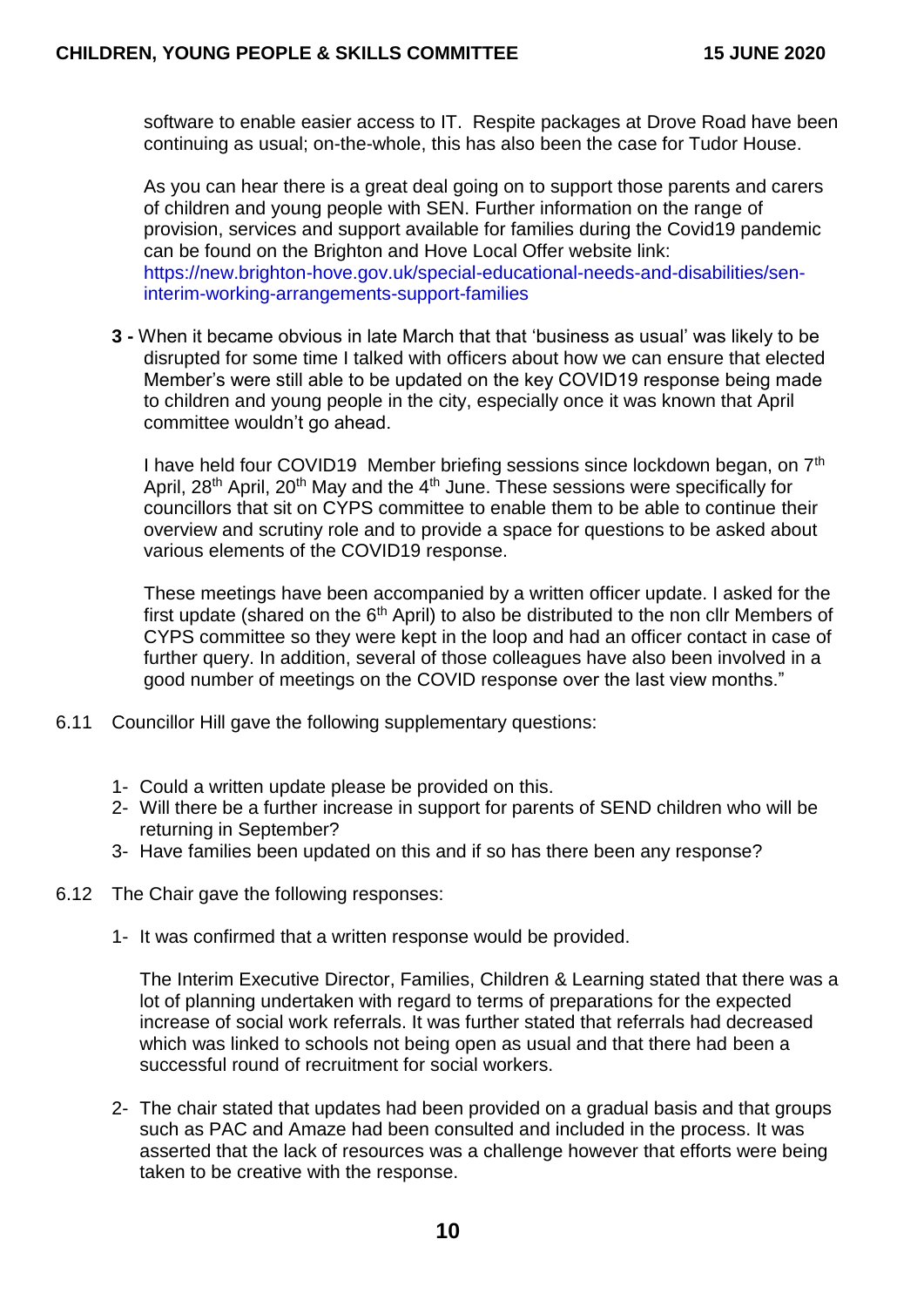#### **(b) Member's Letters**

#### **(i) Response to LGA Report**

- 6.13 The Committee considered a letter from Councillor Wares and Councillor Mears which sought to request an amendment of the recommendation in order that no actions were made while the interim report was undergoing the process of further deliberations.
- 6.14 The Chair provided the following response:

"Thank you for welcoming the efforts being made by the HTST service to introduce significant improvements.

We will take account for the future the issues you raise about better alignment of the Committee and Panel dates such that each can best influence the other. As you will understand, recent decisions about timings have been influenced by the Covid-19 crisis and the need for urgent decision-making in respect of the HTST service capacity.

You will note that I specifically requested, through the leaders group that the work of the HtST could continue throughout the pandemic when many other council working groups were suspended.

Please note the current CYPS Committee Report into HTST includes reference to the work of the Members' Policy Panel in several places, following the last meeting of the Panel on 3rd June 2020.

We concur with your comments about the excellent contribution of PACC and Amaze to improving the HTST service and are pleased to say there is a co-production working document in place with PACC, and fortnightly co-production meetings are taking place. I'm pleased to say that reports to me from PaCC and Council officers indicate that this work is very constructive and focused on continuous improvement.

In relation to the survey of parents' views, a target of 80%+ satisfaction was felt to be realistic in relation to the ongoing COVID-19 crisis, which will inevitably cause significant changes for families using transport for some months to come. The need for social distancing will require the HTST service to source a considerable number of extra vehicles and staff from transport firms and there is likely to be some inevitable disruption to normal arrangements here and across the country as a consequence of the pandemic. When life returns to 'normal', the performance indicator here can be set at a higher level.

Regarding the point raised about the Dynamic Purchasing System (DPS) and the potential alternatives to that system, I am aware that the Interim Lead for the HTST is looking into this currently and will be able to provide some guidance on the various options for the council to consider going forward.

The remaining issues raised in your letter including the contract with Edge Public Solutions, we feel were covered in the comprehensive independent review of HTST by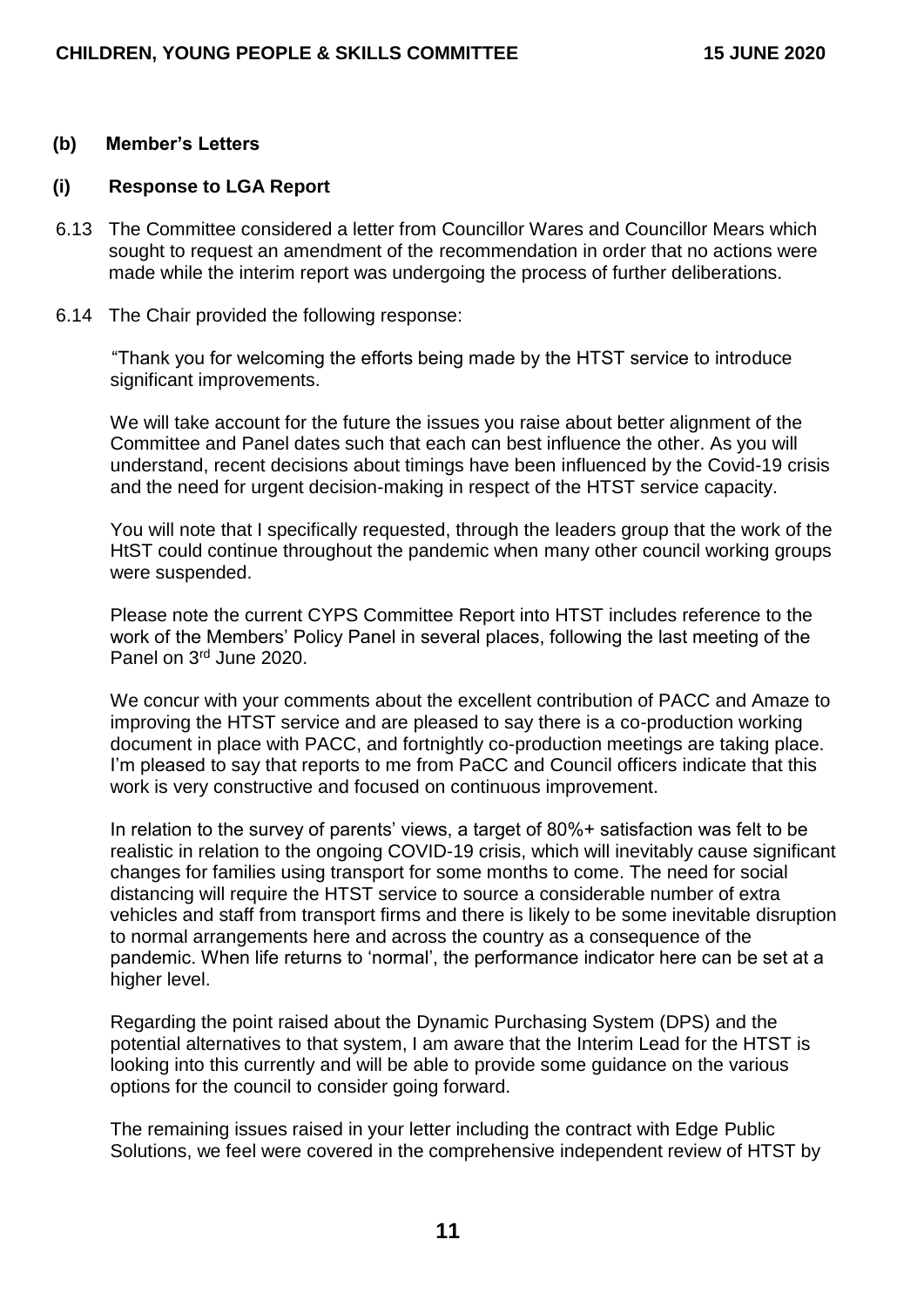the LGA and are being tackled via our response to their recommendations, all of which we have fully accepted.

You will wish to note that I've also asked the Chief Executive Officer of the Council to conduct a review of *lessons to be learned from the approach taken by officers in procuring a HTST dynamic purchasing system. Ive asked for this* review to be independent and objective and that a report on this is submitted to and considered by the Council's Audit and Standards committee.

Finally, we refute the accusation that anyone within the council 'doctored' this report prior to publication and we have confirmation from the respectable LGA itself on that point. Using such language is unhelpful and risks being potentially defamatory of those involved I would ask that this allegation is withdrawn by you and not repeated The council welcomes the input from the Member Policy Panel and looks forward to receiving their final recommendations to this committee prior to a fuller HtST service starting in September."

#### **(ii) Re-opening of Schools**

- 6.15 The committee considered a letter from Councillor Nield which sought commitment of support to schools in running effectively during the Covid-19 era.
- 6.16 The Chair offered to provide a comprehensive and detailed response in letter and gave the following response:

"I want to thank you for your support to our responsible and measured safety-first approach.

You highlight the challenge for schools as they return and are requested to have classes of half the size but with the same space and class numbers. We support headteachers and governors to therefore make local decisions based on individual requests and circumstances. They have to base any provision on what they 'are able to provide safely'.

You highlight the significant challenge for vulnerable and disadvantaged families.

We have been and will continue working with the education partnership to support home learning so it is the best it can be.

We continue to support the mental health pressures on young people and the offer available to schools is all set out on the website we use with schools called BEEM

It will be necessary to revise our own programme for disadvantaged moving forward so that it takes account of this time in lockdown."

#### **(d) Notices of Motion**

#### **(i) Supporting BAME communities.**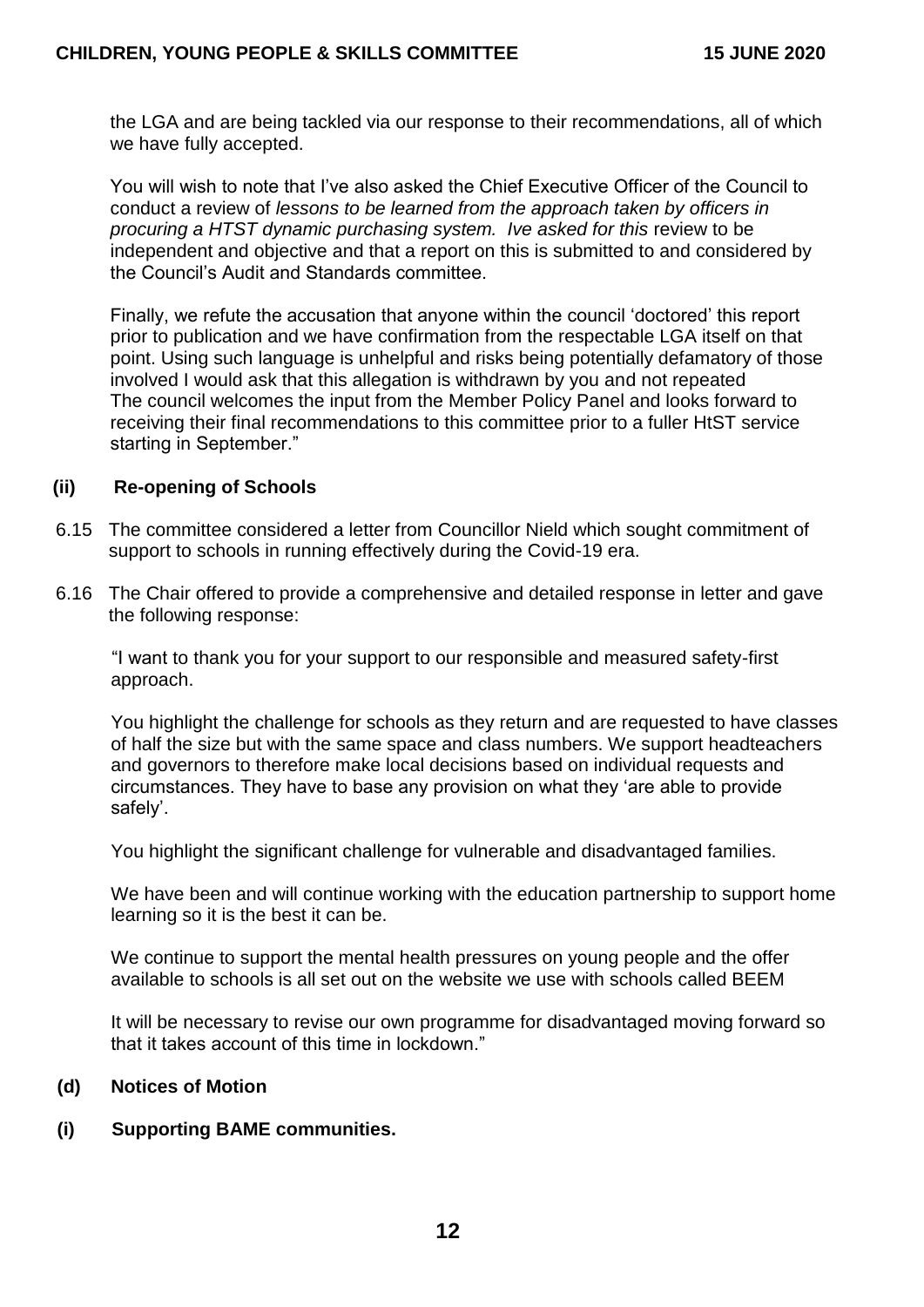- 6.17 The Committee considered a joint Notice of motion presented by Councillor Hannah Clare regarding anti-racism.
- 6.18 Councillor Kate Knight formally seconded the motion.
- 6.19 Councillor Vanessa Brown stated that the Conservative Party did not agree with depressing description of the City as being institutionally racist. It was stated that Brighton and Hove was a diverse, tolerant and welcoming city to all residents and visitors alike. It was reasserted that the wording of the Notice of Motion was demeaning to teachers as it implied that they were unaware of how to preform their job effectively. It was noted that the Conservative party must abstain due to the divisive nature of the Notice of Motion.
- 6.20 Councillor McNair stated that Brighton and Hove was home to many ethnic minorities who lived together peaceably. A call for evidence based research was proposed. It was stated that education was about learning to discern and not teaching one particular viewpoint. Councillor McNair sought evidence for the claim that Teachers were contributing to racism.
- 6.21 Councillor Hill agreed with Councillor Brown and noted that history was taught from just one perspective. It was stated that examples of history of all people rather than just a "white lens" be taught.
- 6.22 Councillor O'Quinn stated that people should be reassured that this was already being taught in schools. It was noted that colonial history was already a subject being comprehensively taught at A-Level and GCSE.
- 6.23 Councillor Clare referred to the Global HPO report and stated that there was evidence of racism in government. It was stated that people mis-pronouncing names was an example of micro-aggressions.
- 6.24 The motion was passed following a vote.
- 6.25 **RESOLVED** that the Notice of Motion be agreed.

## **7 SCHOOL OFSTED PRESENTATION**

- 7.1 The Head of Education Standards & Achievement and Head of Early Years and Strategy Lead for Whole Family Working gave a brief overview of the current situation regarding Ofsted findings.
- 7.2 The Head of Early Years and Strategy Lead for Whole Family Working stated that Blueberry Nursery and Jean Saunders centre were both outstanding.
- 7.3 Councillor McNair enquired if there were any emerging patterns following the introduction of the new Ofsted regime and what could be learned from this.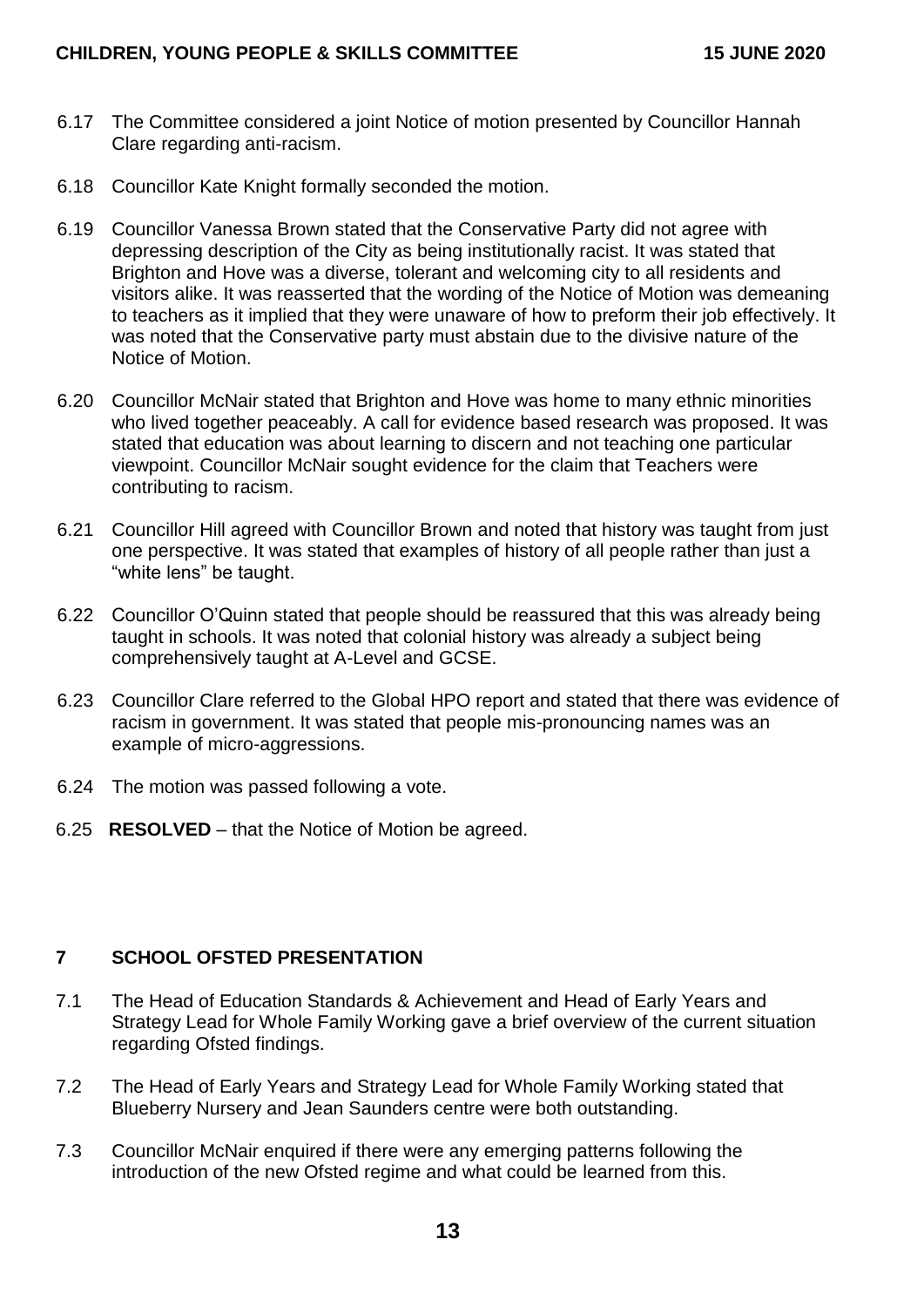- 7.4 The Head of Education Standards & Achievement stated that the quality of education was not fully known and that the inspection was to take in to account all subjects.
- 7.5 Councillor Nield sought an update on the situation with regard to future plans from the Department of Education.
- 7.6 The Assistant Director Education & Skills stated that, to date, there were no sponsors for Moulsecoomb Primary school.
- 7.7 **RESOLVED** That the School Ofsted update be noted.

#### **8 HOME TO SCHOOL TRANSPORT: RESPONSE TO THE RECOMMENDATIONS FROM THE INDEPENDENT REVIEW REPORT**

- 8.1 The Committee considered a report of the Interim Executive Director for Families, Children & Learning which sought to set out the response of the Home to School Transport Service to the recommendations in the Independent Review Report, outlined progress made to date and further outlined issues for the service over the pandemic period. The report was provided by the Interim Lead for Home to School Transport and Assistant Director – Education & Skills.
- 8.2 Councillor Clare proposed the Green & Conservative Joint Amendment. It was stated that the panel would complete work in 2020 however that the panel work was not yet complete.
- 8.3 Councillor Brown formally seconded the amendment and noted proposal to change recommendation 2.1 was minor however this allowed for the recommendations in the report to be modified when all circumstances and problems had been investigated. Further support was expressed for extending the panel by 6 months.
- 8.4 Councillor Simson referred to the management structure and enquired what would be put in place. Further reference was made to the grade structure, clarification was sought with regard to the reason for having previously been so much. Further enquiry was made as to the status of the interim head of service.
- 8.5 The Assistant Director Education & Skills stated that efforts to work closely with HR was being undertaken and that what was needed was an improved service. It was stated that the figures in the report were in regard to having an interim post in place however this was for only a short amount of time.
- 8.6 Councillor O'Quinn referred to the changes in the amendment and enquired if the committee could be assured that a clear work plan would be provided in the 6 months. A further request for an advanced timetable was made.
- 8.7 Councillor Clare remarked that the hope was this would not take a full 6 months and that efforts to get through all work was being undertaken.
- 8.8 The Lead for Home to School Transport agreed to look at an action plan.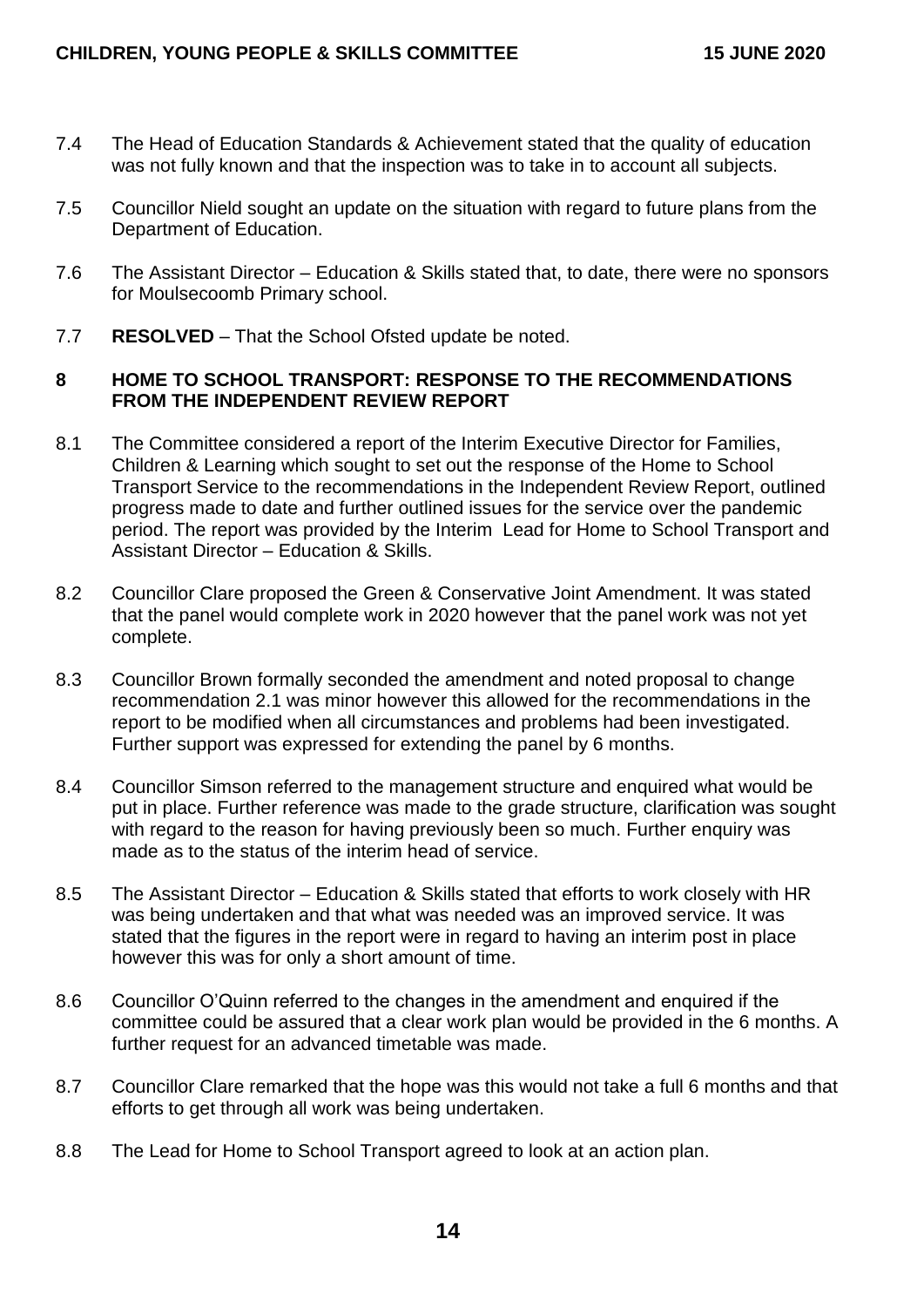- 8.9 Councillor Hamilton expressed disappointment in the panel taking so long to come to a final conclusion.
- 8.10 Councillor Nield requested an update on plans in place to deal with Covid in September.
- 8.11 The Lead for Home to School Transport stated that the situation was in constant daily development, efforts were being undertaken to reorganise all transport and that BHCC would be going forward with the Government's 2-meter rule. It was noted that extensive planning was in place with regard to the sourcing and running of vehicles. It was further stated that there was a lot of work with respect to trying to help with recruitment of staff as, due to age, health implications were having a negative effect on availability.
- 8.12 Councillor Knight expressed concern on the logistical, practical and emotional stress that officers were under. It was noted that the working hub was not on hold as the Chair recognised how important this was.
- 8.13 Councillor Simson noted that previous administrations had run scrutiny panels instead of a review. It was stated that Councillor scrutiny was paramount and expressed support for the extension until all works were completed as necessary.
- 8.14 Councillor Brown noted that it was important that the panel had to be present through till either August or the beginning of September.
- 8.15 The Managing Principle noted that there had been no scrutiny panels and clarified that this was a member policy panel. It was stated that as a matter of good practice it would be helpful to envisage some dates for reporting to parent committee.
- 8.16 The chair called a vote on the amendment which was carried.
- 8.17 A vote was held on the recommendations as amended which passed.

#### 8.18 **RESOLVED-**

- 1. That the report be noted as an interim report that remains subject to change pending the deliberations and possible report of the Home to School Transport Policy Panel and other investigations by committee.
- 2. That the report to Policy & Resources Committee on 27 May in Appendix B be noted by Committee.
- 3. That the Use of Officer Urgency Powers in relation to supplier relief in Appendix C be noted by Committee.
- 4. That the Terms of Reference for the Home to School Transport Policy Panel agreed by this Committee in November 2019 states it would conclude "early in the new year", but as the panel had not yet made its conclusions then agreement to the extension of the Home to School Transport Policy Panel for a further 6 months for further investigations and deliberations be agreed by Committee.

## **9 STATUTORY RELATIONSHIPS, SEX AND HEALTH EDUCATION**

9.1 The Committee considered a report of the Interim Executive Director for Families, Children & Learning which sought to inform committee of the support being provided to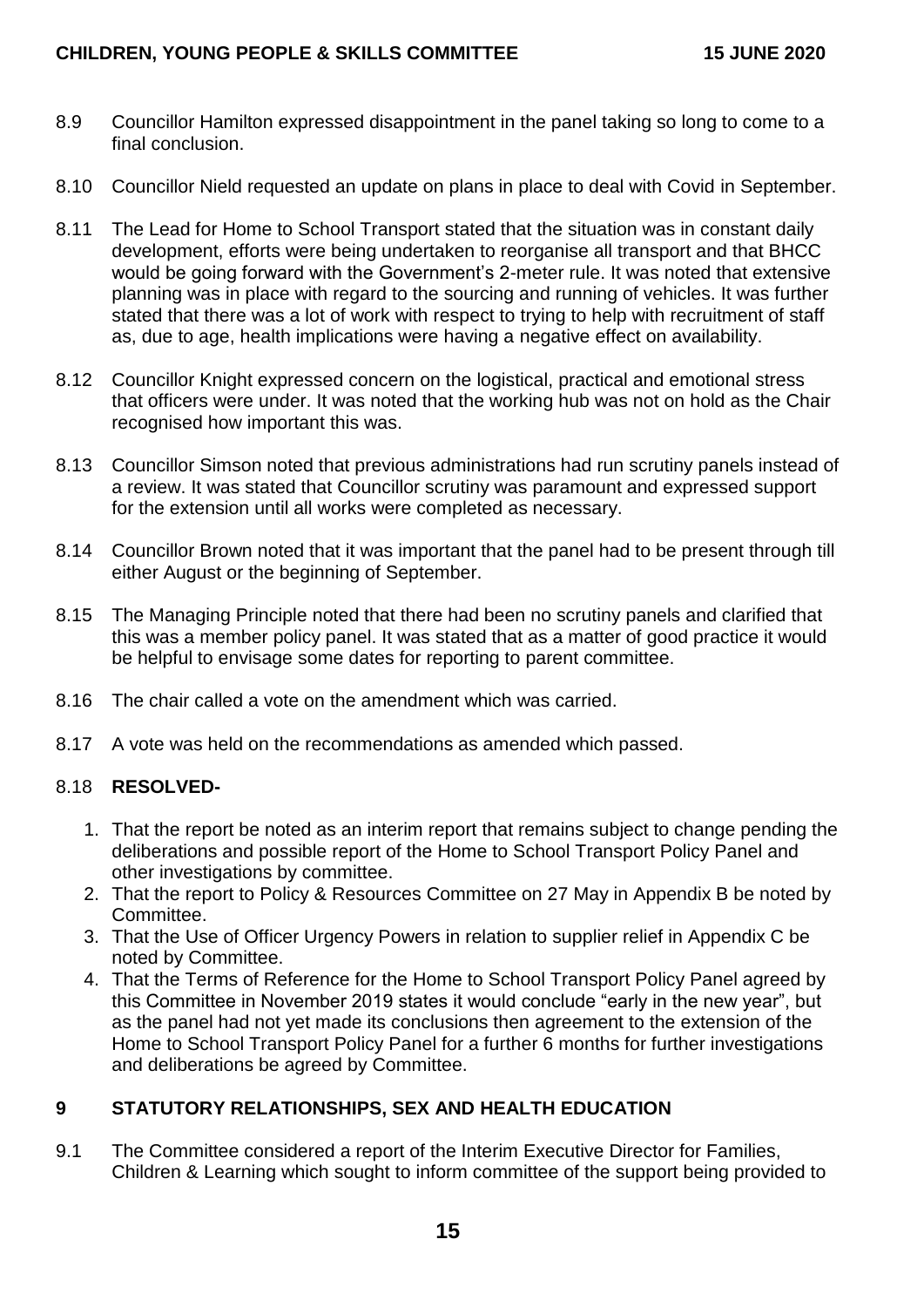Brighton & Hove schools ahead of the introduction of statutory relationships, sex education and health education (RSHE) in September 2020. The report was provided by the Partnership Adviser Health & Wellbeing and the Inclusion Coordinator at Carlton Hill (Isabel Reid).

- 9.2 The Committee were provided with a PowerPoint presentation. The Partnership Adviser Health & Wellbeing stated that many were compliant with what was to become statutory. Effective delivery was stated as a key aim of BHCC. It was stated that there was a lack of clarity of the definition of sex education. It was noted that the Local Authority was working hard to be transparent on this and that the aim was to be inclusive and values based.
- 9.3 Councillor Clare sought clarification of the difference between the old and new RHSE.
- 9.4 The Inclusion Coordinator at Carlton Hill stated from a primary perspective it had strengthened the views around inclusivity and health, It was stated that there was particular focus on teaching children how to look after their bodies and mental and health wellbeing. It was noted that work on puberty was not so clearly laid out and that some of this was covered in science classes.
- 9.4 The Partnership Adviser Health & Wellbeing stated that this had not been a statutory subject in the past as schools in Brighton and Hove had always delivered PSHE It was noted that the old guidance was now updated and that this now included work around mental health, sleep and pornography. It was noted that there was scope for looking at economic wellbeing.
- 9.5 Councillor McNair stated that this was not a formal consultation, an enquiry was made as to whether BHCC had involved faith groups and if the faith council would be more involved. Hope was expressed that Brighton & Hove would chose to deliver sex based education and clarification was sought as to what parental consultation had taken place to provide BHCC with confidence that this was what was wanted. Finally it was further enquired as to what extent the BAME community had been consulted.
- 9.6 The Partnership Adviser Health & Wellbeing recognised that broadly this area of consultation across communities was important. Talks with faith council was welcomed and it was noted that it was up to individual schools to set the curriculum. It was noted that BHCC aimed to provide guidance and that consultation had also taken place with faith leaders of the Coptic Church, a senior figure in the Jewish Community and an Imam from a Mosque. It was stated that the challenge was looking at how marriage was considered and that language was adjusted while respecting religious viewpoints. It was stated that an offer was made to go out in communities, churches or mosques however there was little response. It was stated that people had requested information and that schools in Brighton and Hove were teaching sexual education including practices of family diversity. It was noted a that a key issue surrounding sex education was safeguarding and that children needed to have a language to look after their bodies.
- 9.7 The Inclusion Coordinator at Carlton Hill stated that parent workshops were provided and attendance was predominantly by Arabic parents. It was stated that the overwhelming message was that women wanted more access to information.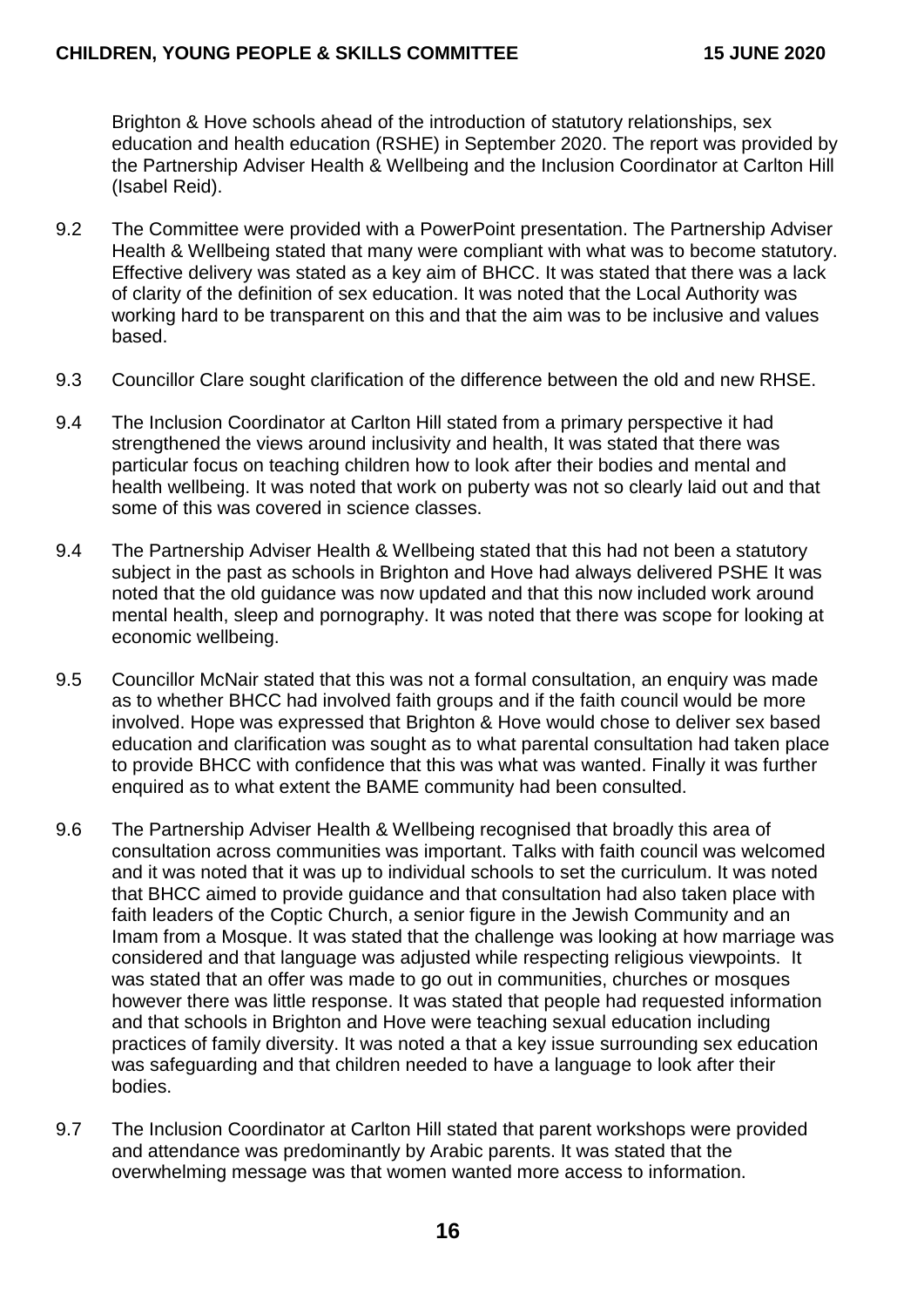9.10 Councillor Nield welcomed an approach that focused on transgender children and homophobia.

## 9.11 **RESOLVED –**

- 1. That a statement supporting Brighton & Hove Schools in taking inclusive approaches to RSHE and encouraging them to actively engage with their diverse parent and carer communities be agreed by Committee.
- 2. That recommendation of the PSHE Association Programme of Study for PSHE Education Key Stages 1-5 to all Brighton & Hove Schools as the basis of their PSHE curriculum and that this would build on the previous Brighton & Hove Programme of Study and be in line with statutory requirements be agreed by committee.

#### **10 SPECIAL EDUCATIONAL NEEDS AND DISABILITY (SEND) STRATEGY 2020 – 2025: DRAFT FOR CONSULTATION**

- 10.1 The Committee considered a report of the Interim Executive Director, Families, Children & Learning which sought to provide a draft of the City's new SEND Strategy. The report was provided by the Service Manager – Directorate Policy & Business Support, Vice Chair of PACC (Diana Boyd) and the Head of SEN Statutory Services.
- 10.2 A presentation was provided, the Service Manager Directorate Policy & Business Support stated that early identification was important and that the timescale was very long. The importance of maintaining joint working across services.
- 10.3 The Assistant Director Health SEN & Disabilities stated that an action plan had been developed by checking in with all stakeholders to make sure the strategy would meet the needs of SEND communities.
- 10.4 The Vice Chair of PACC stated that work was already being undertaken with PACC to identify parent representatives in this area.
- 10.5 The Assistant Director Health SEN & Disabilities stated that a progress report would evidence program in action.
- 10.6 The Service Manager Directorate Policy & Business Support stated that underneath each strategic action plan was a much more detailed amount of work focused on milestones and measures of success. Reference was made to the Developing Offend Sufficiency Program and Inclusion Action Plan which focused on further work in the city to capture the Faith and cultural needs of children in SEND.
- 10.7 The Head of SEN Statutory Services stated that involving young people in the strategy was key and that this was done by use of a graphic facilitation artist. Various tools were noted and it was concluded that 6 priorities were co-produced with everybody involved.
- 10.8 The Vice Chair of PACC reaffirmed PACC's commitment to facilitating engagement with parents. It was stated that PACC were aware of the need for broader consultation and that they would be involved.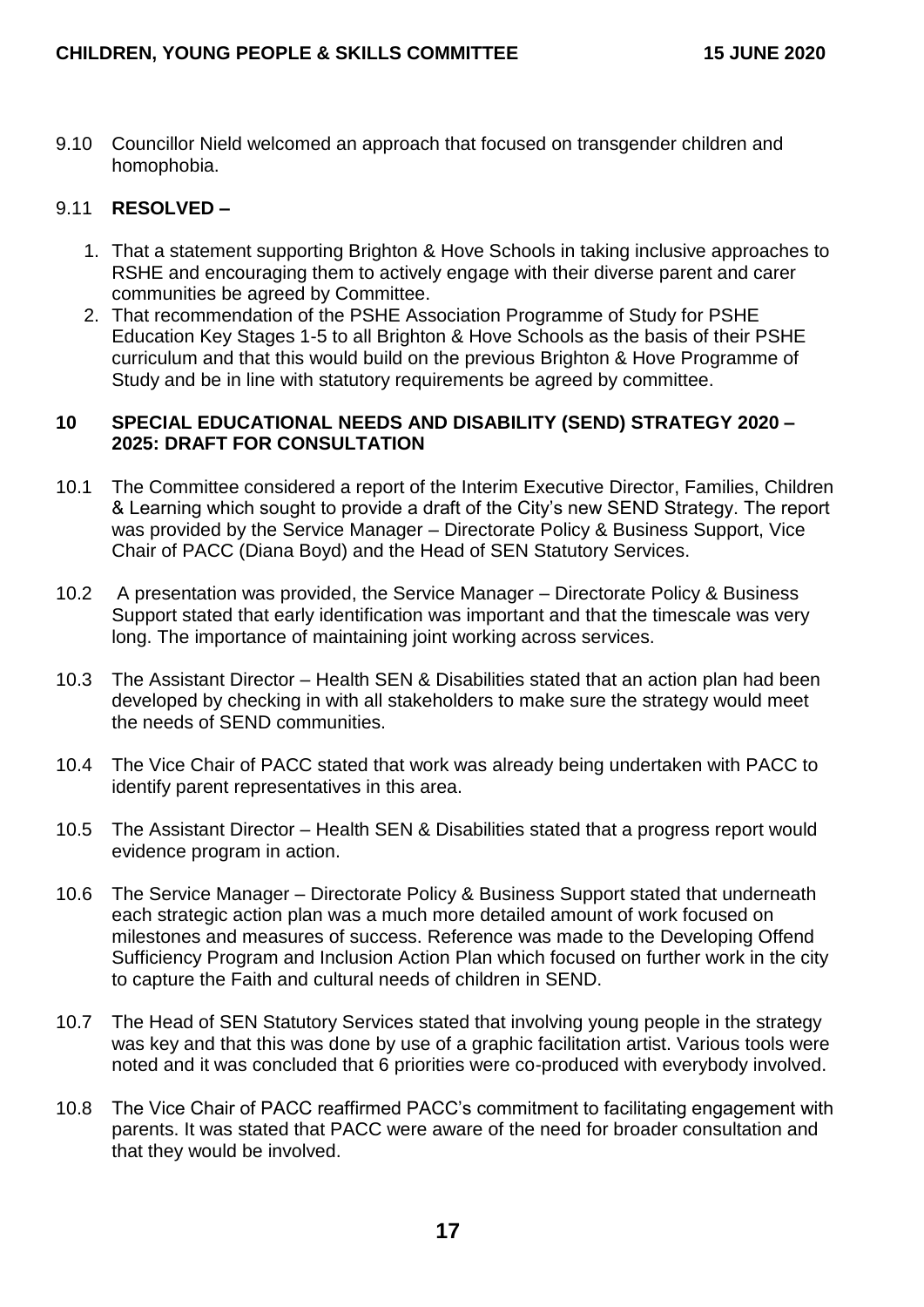### **CHILDREN, YOUNG PEOPLE & SKILLS COMMITTEE 15 JUNE 2020**

- 10.9 Councillor Clare enquired as to when the SEND Sufficiency Plan would be produced and if this would impact the deliverability. Reference was made to the overview statistics in the City and enquiry was made as to what part of the strategy would address this. Clarification was sought as to when the Equalities Impact Assessment could be expected.
- 10.10 The Assistant Director Health SEN & Disabilities stated that SEND sufficiency was a large undertaking. It was stated that a new system was to be created and that a PHD graduate had been secured to help create a data warehouse which incorporated large quantities of data of children with SEND.
- 10.11 The Service Manager Directorate Policy & Business Support referred to the inclusion strategic plan and stated that the first 2 were large pieces of work, it was noted that the Education Partnership had chosen interaction with mainstream schools as their priority of the next 2 years.
- 10.12 Councillor Nield requested the CAMHS referral times. Clarification was sought as to the state of the ASC review.
- 10.13 The Assistant Director Health SEN & Disabilities stated a request would be sent for CAMHS to provide a written response. It was further stated that the CCG and LA were to look at how to integrate the current pathway for children with ASC and ADHD with how to support families before and post pathway. It was noted that Brighton & Hove inclusion support service would be linking closely with the clinic and seaside view to ensure kids in school have help with regard to post diagnostic work.
- 10.14 Councillor Hills noted that 29% of EHC plans were given to girls and enquired if this was due to diagnosis. Further clarification was sought with regard to independent travel training.
- 10.15 The Assistant Director Health SEN & Disabilities stated nationally, this was the picture and that a lot of research would need to be undertaken to understand this. It was stated that independent travel training was a lot harder in a post Covid world however PACC and Amaze were keen to look at this.

#### 10.16 **RESOLVED –**

1. That the draft SEND strategy and the planned consultation process be noted by Committee.

### **11 ADULT AND COMMUNITY LEARNING**

#### 11.1 **RESOLVED –**

1. That the recommendation approved by the Housing and Policy & Resources Committee be noted by Committee.

### **12 ITEMS REFERRED FOR COUNCIL**

12.1 No items were referred to Full Council.